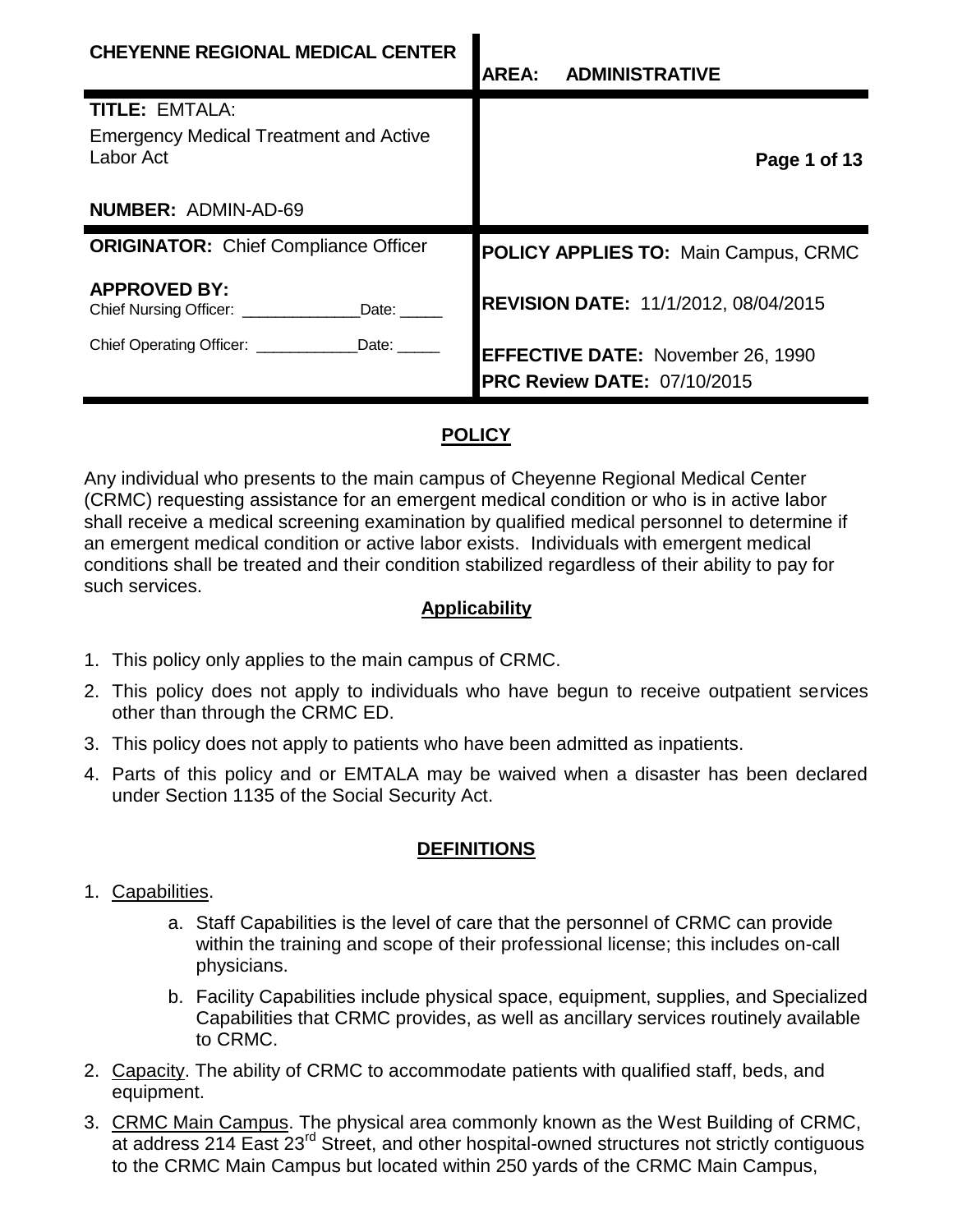**Page 2 of 13**

including outside the CRMC dedicated Emergency Department, sidewalk, driveway, parking structures, and the common areas of the Medical Office Building.

- 4. Diversionary Status. The period during which, in the good faith judgment of CRMC administration, after consultation with physicians and nursing staff it is determined that CRMC lacks capacity to handle additional patients.
- 5. Emergency Medical Condition (EMC).
	- a. A medical condition manifesting itself by acute symptoms of sufficient severity (including severe pain and or a psychiatric emergency, defined below) such that the absence of immediate medical attention could reasonably be expected to result in:
		- i. placing the patient (defined below) or, with respect to a pregnant woman, the health of the woman or her unborn child, in serious jeopardy;
		- ii. serious impairment to bodily functions; or
		- iii. serious dysfunction of any bodily organ or part.
			- a. With respect to a pregnant woman who is having contractions (true labor is presumed unless the physician or qualified medical personnel, after a period of observation, certifies the presence of false labor);
		- i. inadequate time to effect a safe transfer to another hospital before delivery; or
		- ii. transfer may pose a threat to the health or safety of the woman or unborn child.
- 9. Hospital Property. See CRMC Main Campus, defined above.
- 10.Medical Screening Exam (MSE). A process of determining, with reasonable clinical certainty that an EMC or active labor exists.
- 11.Off-Campus Department. Any facility, organization, or physician office located off of CRMC's Main Campus operating under CRMC's Medicare number, licensed as a part of CRMC, and furnishing some of the same health care services as are provided at the CRMC Main Campus. Services of the "same type" are those services in a category of Medicare covered services that are provided by CRMC at its Main Campus.
- 12.Patient. An individual who presents on hospital property or at an off-campus department for examination or treatment for an EMC. Patient does not include an individual who has been admitted as an inpatient, nor an individual who has begun to receive outpatient services as part of an encounter other than an encounter in the CRMC ED for examination or treatment for an EMC.
- 13.Psychiatric Emergency. Those situations where a patient is a danger to himself or others by reason of aggressive conduct or inability to perceive or appreciate danger. Symptoms of substance abuse (drug and/or alcohol) requiring immediate detoxification are also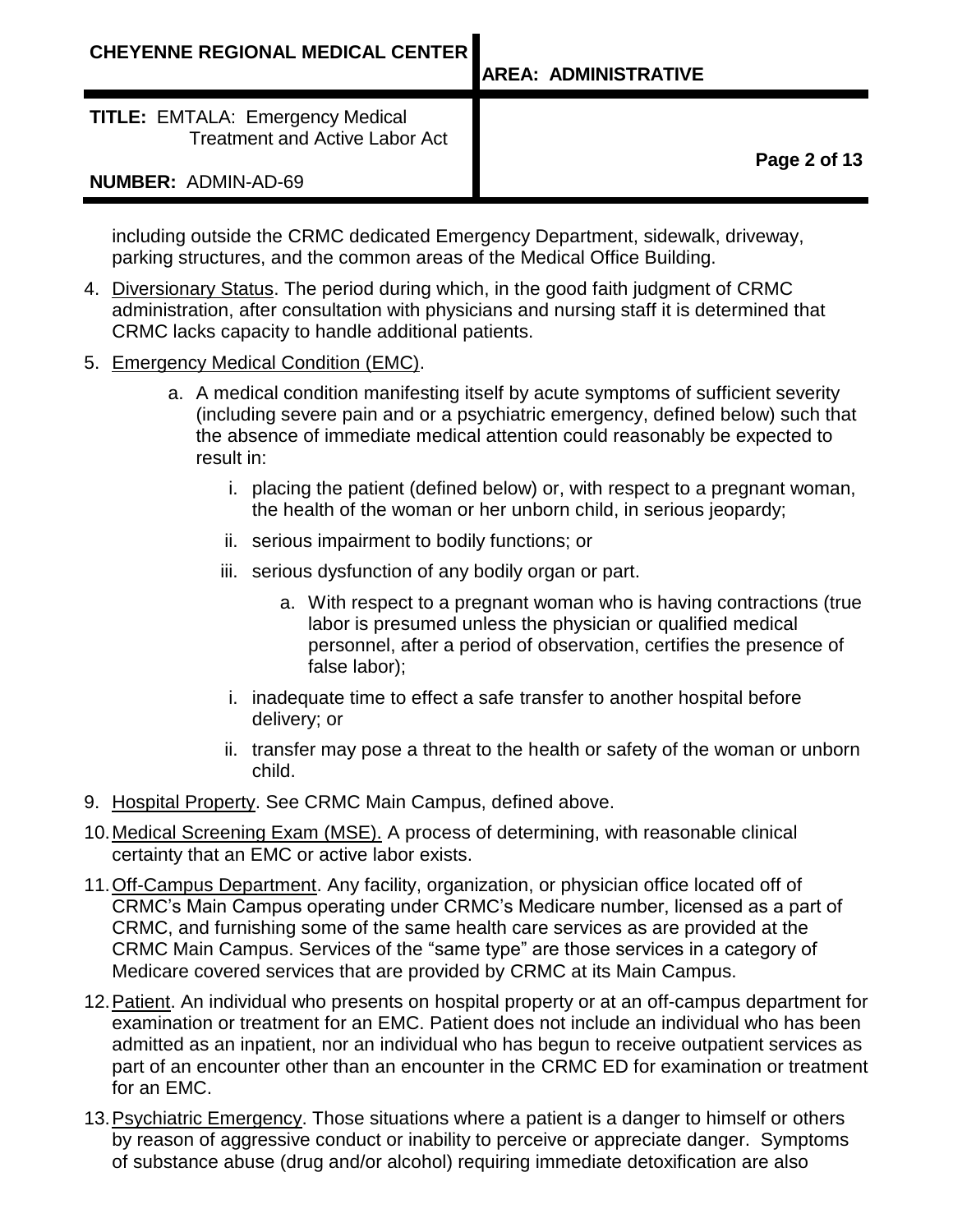**TITLE:** EMTALA: Emergency Medical Treatment and Active Labor Act

#### **NUMBER:** ADMIN-AD-69

**Page 3 of 13**

considered within the definition of an EMC, and stabilizing treatment (defined below) must be rendered.

- 14. Qualified Medical Personnel (QMP). A practitioner in a category of providers approved by the Board to perform Medical Screening Examinations (MSEs) and who has been approved by the Medical Staff and CRMC's governing body to perform MSE's.
- 15.Representative. The patient's legally authorized representative acting on the patient's behalf.
- 16.Specialized Capabilities or Facilities. Facilities such as burn units, neonatal intensive care units, and, in rural areas, regional referral centers.
- 17.Stabilizing Treatment. The treatment necessary to stabilize an EMC.
- 18.Transfer. The movement of an individual in the CRMC ED to a facility outside CRMC. (Transfer includes discharge, but does not include moving a patient who has been declared dead or who leaves without permission or against medical advice (AMA)).

### **PROCEDURE**

### **A. The Medical Screening Exam and when a MSE is required**

- 1. An appropriate MSE shall be offered to any patient on the CRMC Main Campus who requests emergency medical services, on whose behalf such services are requested, or, in the absence of such a request, whose appearance or behavior would cause a prudent layperson observer to believe that such individual needs examination or treatment for an EMC.
	- a. Where the patient requires obstetrical services, the MSE may be rendered in the CRMC ED or the Labor & Delivery Unit triage.
	- b. Where the patient requires a forensic exam for sexual assault, the MSE may be rendered in the Cheyenne Regional ED, or the Sexual Assault Unit.
- 2. A physician or QMP shall medically screen the patient.
	- a. Where a QMP performs the screening examination, such QMP shall consult with the patient's physician during or at an appropriate time after the MSE, as necessary.
	- b. The on-call physician shall be contacted and consulted about the patient's condition, as necessary, when the patient does not have a physician on the CRMC Medical Staff, or after hours, as determined by the Medical Staff.
- 3. The MSE and stabilizing treatment, if necessary and within the capabilities of CRMC, shall be provided to any patient, regardless of the patient's ability to pay.
	- a. The MSE and stabilizing treatment, if necessary, shall not be delayed to obtain payment or insurance information.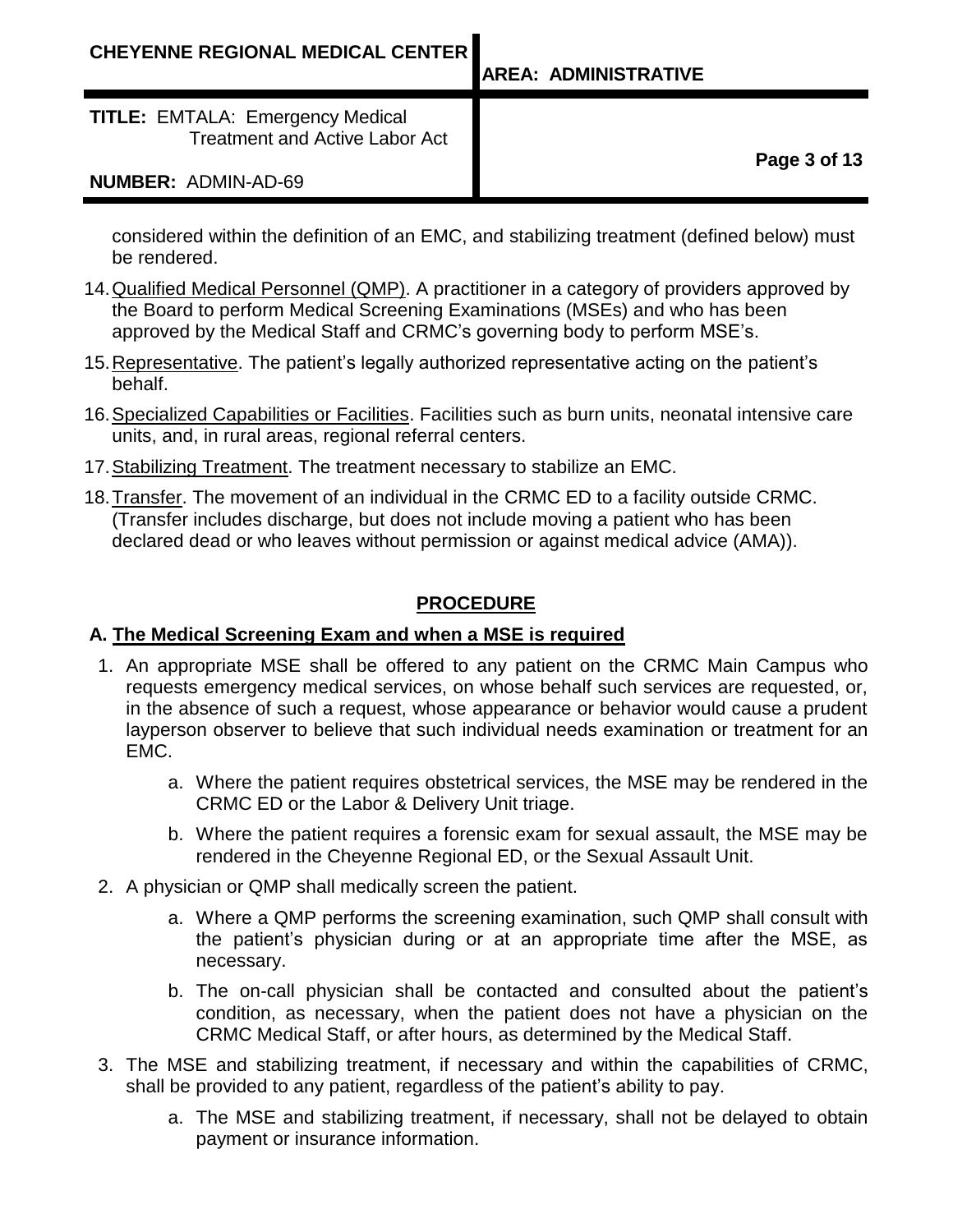**Page 4 of 13**

- 4. A MSE shall be conducted on minors without waiting for parental consent when a minor presents with an EMC and the parents or guardians cannot be located.
	- a. If it is determined that the minor does not have an EMC, staff may await parental consent to conduct further assessment or treatment.
- 5. Where an individual comes to the CRMC ED and requests treatment during a national emergency or crisis, CRMC shall perform such screening as necessary to determine whether the individual falls into the category for which the community has a specified screening site (e.g., toxin exposure) and may refer the individual to a designated screening site.
- 6. A patient may be moved to a different part of CRMC for a MSE and stabilizing treatment, if the MSE demonstrates that an EMC exists, provided that:
	- a. the patient is moved in such circumstances regardless of ability to pay (e.g., psychiatric screening or Labor & Deliver Unit triage);
	- b. there is a bona fide reason to move the patient; and
	- c. appropriate personnel accompany the patient.
- 7. A patient on hospital property presenting for emergency care shall be seen, even when CRMC is on diversionary status.
	- a. CRMC personnel shall respond to a patient presenting for emergency care on hospital property other than the CRMC ED in a manner that is in the patient's best interest, taking into consideration the needs of the patient, the location of the patient, access to the patient, and needs of other patients.
	- b. When appropriate, 911 may be called. When a patient on hospital property requires rescue, stabilization, and/or transport, emergency medical services may be called to assist, when to do so is in the best interest of the patient.
- 8. The MSE includes ancillary services routinely available to CRMC along with available personnel, which includes on-call physicians, in determining whether an EMC exists.
- 9. A physician, QMP, or other CRMC personnel may contact the patient's physician to seek advice regarding the patient's medical history and needs that may be relevant to the MSE or treatment, provided that such consultation does not inappropriately delay the MSE or stabilizing treatment, if an EMC exists.
- 10.Where an individual requests medication/pharmaceutical services, CRMC shall perform such screening as would be appropriate to determine that the individual does not have an EMC.

### **B. When a MSE is not required**

1. Where an individual comes to the CRMC ED and requests services for a medical condition that is not of an emergent nature, CRMC will perform such screening as would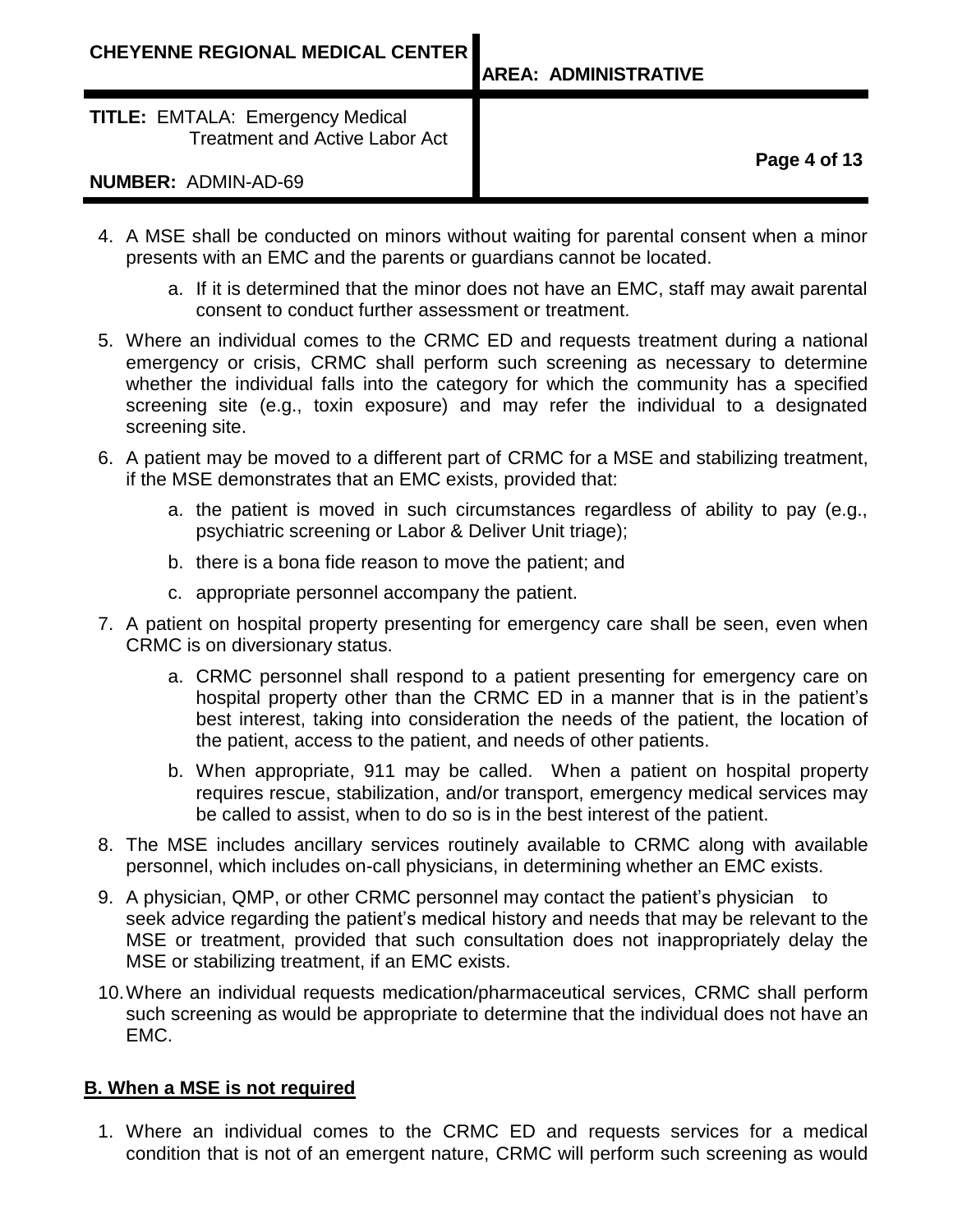**Page 5 of 13**

be appropriate to determine that the individual does not have an EMC. After such determination is made, the individual may be directed elsewhere for services.

- 2. Where an individual presents to the CRMC ED for outpatient services specified in an order from a physician or licensed practitioner (e.g., blood draws, diagnostic tests, scheduled procedures), CRMC is not required to perform a MSE.
- 3. Where an individual requests preventive care services (e.g., immunizations, allergy shots, flu shots) or employer mandated testing (e.g., blood/breath alcohol testing), CRMC is not required to perform an MSE.
- 4. Where an individual is brought to CRMC by law enforcement seeking only blood/breath alcohol testing or evidence collection for law enforcement purposes, does not request examination or treatment, and does not appear to need examination or treatment, CRMC is not required to perform a MSE.
- 5. Where an individual is brought to CRMC by law enforcement seeking clearance for incarceration, CRMC's EMTALA obligation is to perform a MSE to determine if an EMC exists. If no EMC is present, no further action is required for EMTALA compliance.

#### **C. Stabilizing Treatment**

- 1. If an EMC exists, CRMC shall provide stabilizing treatment within CRMC's capabilities. An on-call physician is expected to present to CRMC to stabilize and treat a patient when requested by a physician or QMP.
- 2. A person with an EMC is stabilized when the physician or QMP determines that:
	- a. the patient is stable for discharge (i.e., when, within reasonable clinical confidence, the physician or QMP determines that the patient has reached the point where his/her continued care, including diagnostic work-up and/or treatment, could be reasonably performed as an outpatient or later as an inpatient);
	- b. the patient is stable for transfer (i.e., when the physician or QMP has determined, within reasonable clinical confidence, that the patient is expected to leave CRMC and be received at another facility with no material deterioration of his/her medical condition and the treating physician reasonably believes that the receiving facility has the capability to manage the patient's medical condition and any reasonably foreseeable complications of that condition).
	- c. with regard to a pregnant patient in active labor, stabilization means the delivery of the fetus and placenta, unless:
		- i. delivery is contraindicated or
		- ii. transfer is inappropriate.
	- d. with regard to a psychiatric patient, stabilization means protecting the patient and preventing him/her from harming him/herself or others.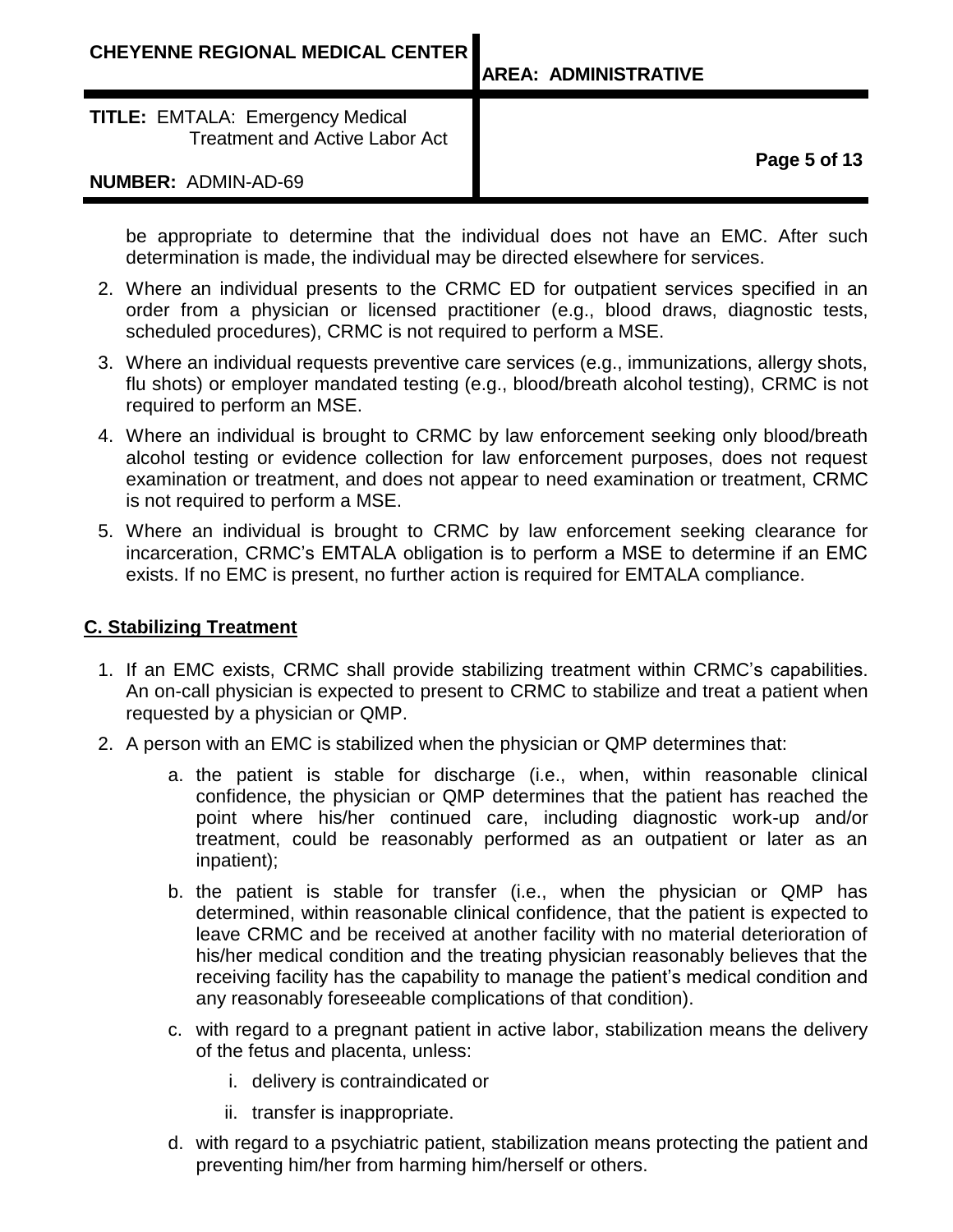**AREA: ADMINISTRATIVE**

**TITLE:** EMTALA: Emergency Medical Treatment and Active Labor Act

**Page 6 of 13**

### **NUMBER:** ADMIN-AD-69

# **D. Patient Registration and Financial Procedures when an EMC exists**

- 1. CRMC shall not delay the MSE to request payment or insurance information. CRMC may complete its routine registration process, including inquiries about insurance coverage, provided that the inquiry does not delay the MSE or stabilizing treatment.
- 2. CRMC may not seek or receive payment as part of its routine request process prior to conducting the MSE and initiating stabilizing treatment.
- 3. CRMC shall have individuals trained to respond to questions about patient financial liability.
	- a. Patients will be informed of CRMC's willingness and obligation to provide an MSE and stabilizing treatment.
	- b. CRMC staff will encourage a patient believed to have an EMC to remain for an MSE and stabilizing treatment.
		- i. CRMC staff will encourage the patient to defer questions about financial liability until after the MSE has been completed.
	- c. Where the Patient withdraws his/her request for examination and treatment, the *Refusal of Treatment* or *Transfer* form shall be completed. (See "Refusal of Examination, Treatment, or Transfer" below.)
- 4. Managed care plans/payors may not be contacted for payment authorization until the MSE has been completed and stabilizing treatment has been initiated, if an EMC exists.
	- a. Managed care plans/payors may be notified of the patient's presentation and asked to identify an attending physician, but no request for authorization shall be sought until the patient has received an MSE and stabilizing treatment has been initiated, if the MSE demonstrates that an EMC exists.

### **E. Discharge Requirements**

- 1. A patient will be discharged if, following the MSE, the physician or QMP determines that the patient does not have an EMC or is stable for discharge.
- 2. Prior to discharge, the patient with an EMC shall be given a plan of care and discharge instructions, including a plan for appropriate follow-up care, if necessary.

### **F. Re-Screening**

1. Any patient returning to CRMC requesting emergency medical services shall be rescreened, regardless of the time interval since his/her prior visit, to determine whether an EMC exists.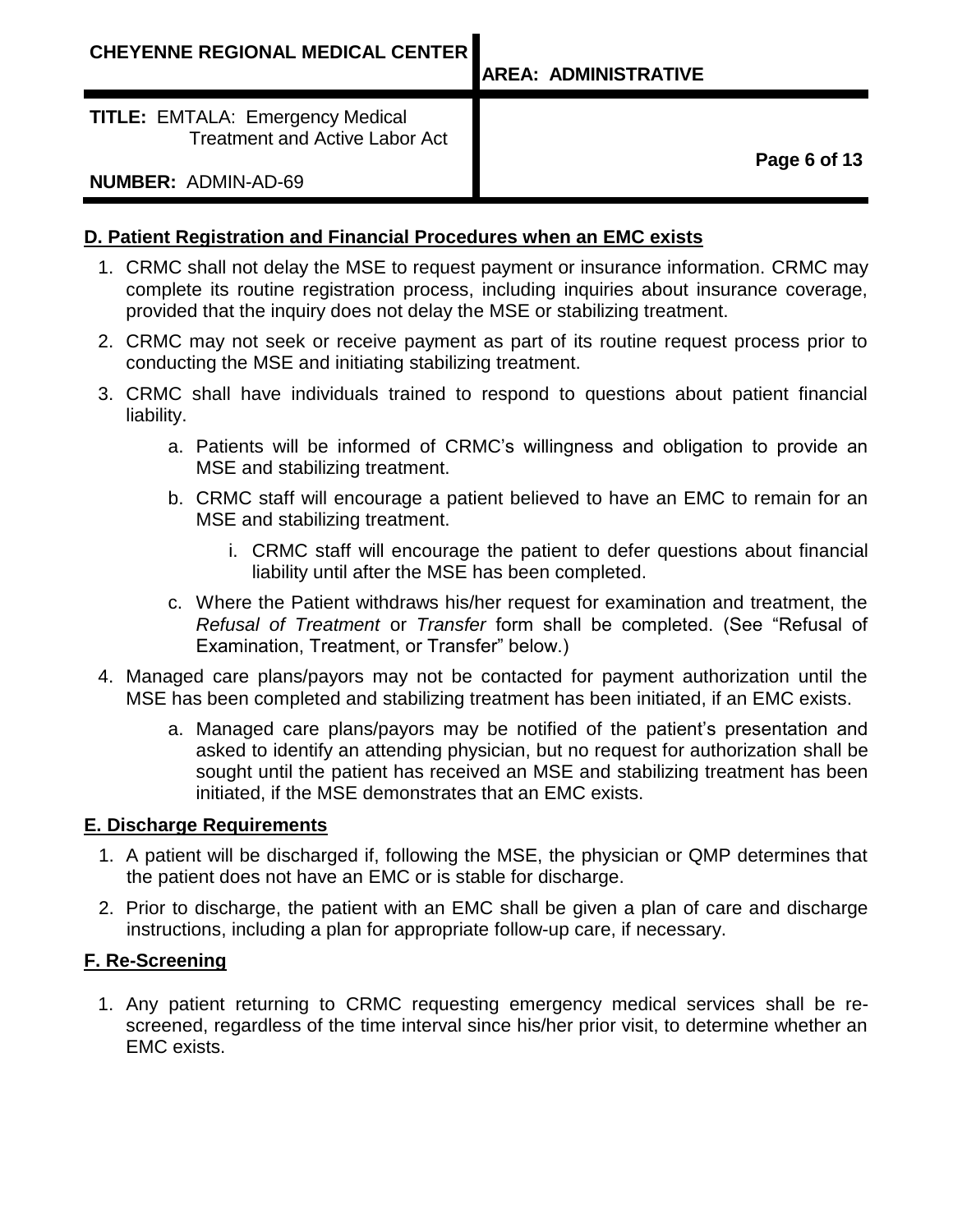#### **G. Transfer Requirements**

- 1. Transfer of a patient may be considered under the following circumstances:
	- a. The patient is stable for transfer as determined by the physician in attendance or a QMP; or
	- b. The patient or the patient's representative requests transfer after being informed of CRMC's obligation to provide an MSE and stabilizing treatment, if an EMC exists; or
	- c. The patient requires a higher level of care;
	- d. CRMC lacks capacity to treat the patient;
	- e. The physician in attendance or QMP, in consultation with the physician, determines that the benefits of transfer outweigh the risks; or
	- f. A woman in labor may not be transferred unless she or her representative requests transfer and the physician or QMP, in consultation with the physician, certifies that the benefits to the patient and/or the fetus outweigh the risks.
- 2. CRMC shall provide medical treatment within its capacity that minimizes the risks to the patient's health and, in the case of a woman in labor, the health of the unborn child, likely to occur or result from transfer.
- 3. Transfer of the patient is accomplished as follows:
	- a. The form *Request for Transfer/Consent to Transfer/Certification for Transfer* form is fully completed. Patient consent/request is documented on this form.
	- b. The receiving facility has the capability for the treatment of the patient (including adequate equipment and medical personnel) and has agreed to accept the treatment and provide appropriated medical treatment. Date and time of the transfer request and the name of the individual authorized to accept the patient on behalf of the facility is documented on the form.
	- c. The transfer is affected through appropriate means consisting of the necessary, qualified personnel and transportation equipment, including the use of life support measures.
	- d. Copies of all medical records related to the EMC are sent with the patient to the accepting facility. Other records, including tests results, not available at the time of transfer shall be sent as soon as practicable after transfer.
	- e. Where the patient is transferred because of the refusal or failure of the on-call physician to come to CRMC within a reasonable period of time to provide necessary stabilizing treatment, the name of the on-call physician shall be sent to the accepting facility with the patient.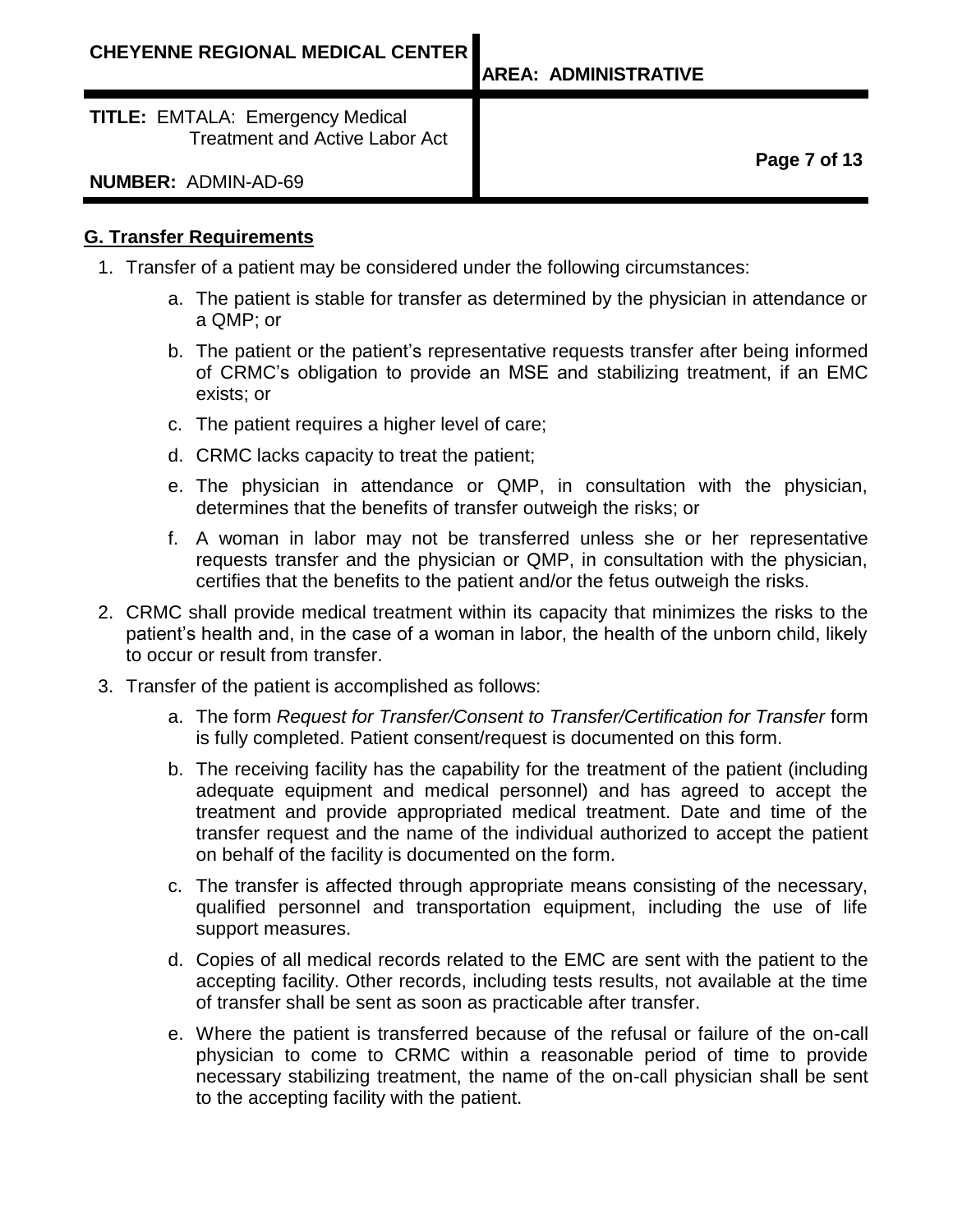**Page 8 of 13**

- 4. A physician who certifies the transfer must sign the *Request for Transfer/Consent to Transfer/Certification for Transfer* form within seventy-two (72) hours of the patient's transfer.
- 5. An unstable patient shall not be transferred for the convenience of the physician. An unstable patient may be transferred to the physician's office only if:
	- a. The physician has examined the patient and determined that it is in the patient's best interest to render further care in the office setting; or
	- b. CRMC does not have access to specialized equipment (e.g., ophthalmic equipment) to fully evaluate and treat the patient.

### **H. Refusal of Examination, Treatment, or Transfer**

- 1. If a patient or the patient's representative has refused examination, treatment, or transfer, the following will occur:
	- a. The patient will be informed of CRMC's obligations under EMTALA, and the willingness of CRMC to provide an MSE and render stabilizing treatment, if an EMC exists.
	- b. The risks and benefits of refusing stabilizing treatment are explained by the physician or QMP.
	- c. The *Refusal of Treatment* or *Transfer* form is signed, indicating what aspects of care are refused, the risks of refusal, and the reason for the refusal.
		- i. If the patient or the patient's representative refuses to sign, documentation relative to the above is noted in the medical record with the steps taken to try to secure the written informed refusal.
	- 2. If a patient leaves without examination, attempts shall be made to locate the patient in CRMC. CRMC shall document information on any known patient who chooses to leave without examination.

### **I. Obligation to Accept Transfers**

- 1. To the extent that CRMC has specialized capabilities or facilities, such as a burn unit, a neonatal intensive care unit, or a regional referral center, that are not available at a facility seeking to transfer to CRMC, CRMC shall accept appropriate transfers of such individual if CRMC has the capacity to treat the individual.
	- a. CRMC shall accept an appropriate transfer of an unstable patient regardless of financial consideration or proximity of other hospitals.
	- b. CRMC may not delay acceptance of a patient with an unstabilized EMC or refuse care pending receipt or verification of financial information.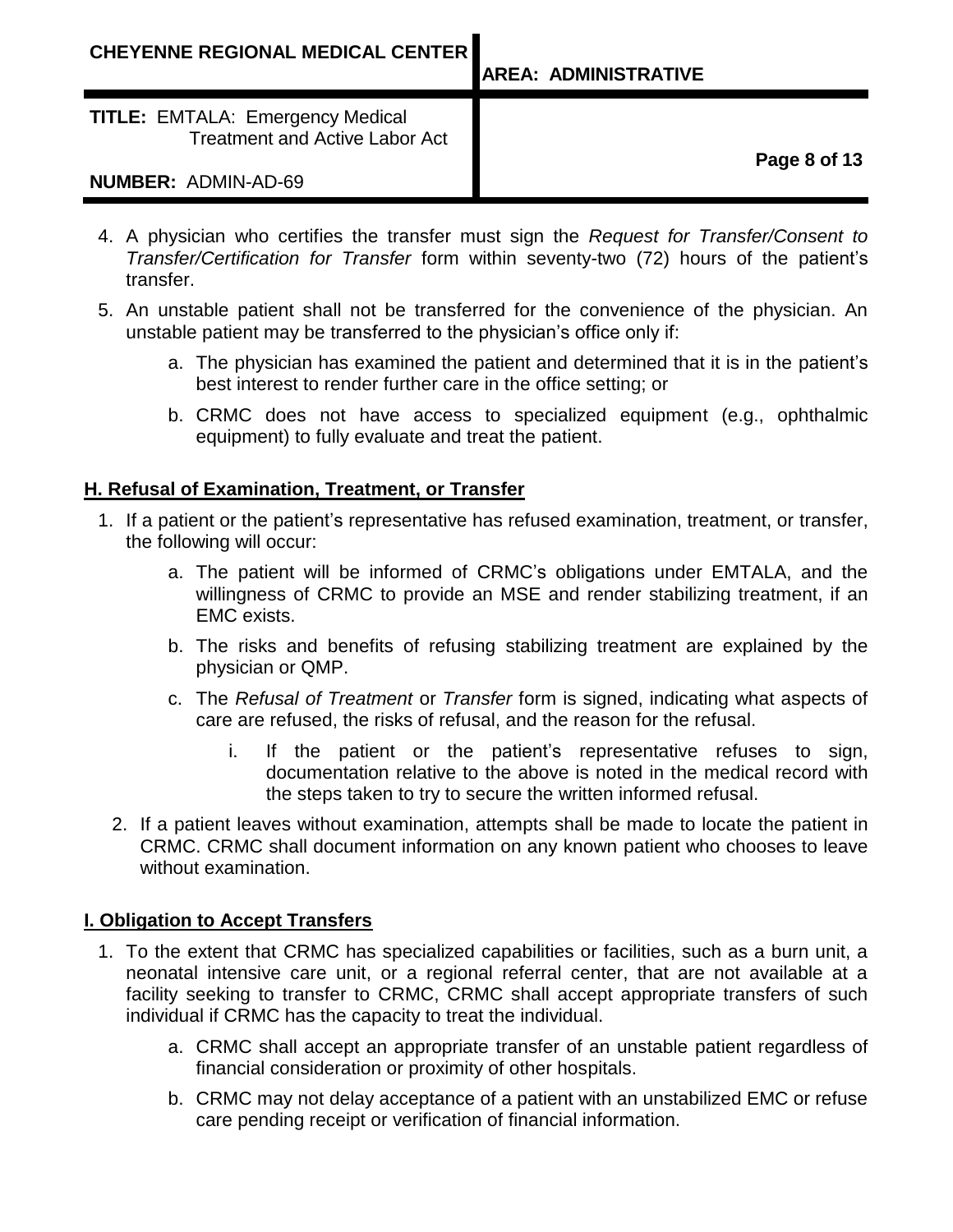- 2. CRMC need not accept the transfer of an individual from a transferring hospital that has the capability and capacity to stabilize the individual.
	- a. If CRMC has reason to believe it has received a patient with an unstable EMC who has been transferred by another hospital in violation of EMTALA requirements, the Chief Compliance & Privacy Officer shall be informed immediately.
	- b. The Chief Compliance & Privacy Officer will notify CMS/State agency within seventy-two (72) hours, if reporting is deemed necessary.

#### **J. Signage Requirements**

- 1. CRMC shall display signage specifying:
	- a. the rights of individuals with EMCs and women in labor; and
	- b. thatCRMC participates in the applicable State Medicaid program
- 2. Signage shall be posted in an open and conspicuous area within the CRMC ED, Patient Access admitting area, and in such other locations where patients are waiting for examination and treatment.

### **K. Documentation Requirements**

- 1. Logs shall be maintained and reflect patients who present seeking emergency medical services. Information shall include:
	- a. whether a patient refused treatment,
	- b. was transferred,
	- c. was admitted and treated,
	- d. was stabilized and transferred, or
	- e. was discharged.
- 2. Logs may be maintained in areas other than the CRMC ED (e.g., Labor & Delivery Unit). Logs will be retained for five (5) years.
- 3. An on-call physician list shall be maintained and reflect the specialties routinely available at CRMC. The on-call lists will be retained for five (5) years.
- 4. *Refusal of Treatment/Transfers* and *Request for Transfer/Consent for Treatment/Certification for Transfer* forms shall be completed as appropriate and retained for a minimum of five (5) years.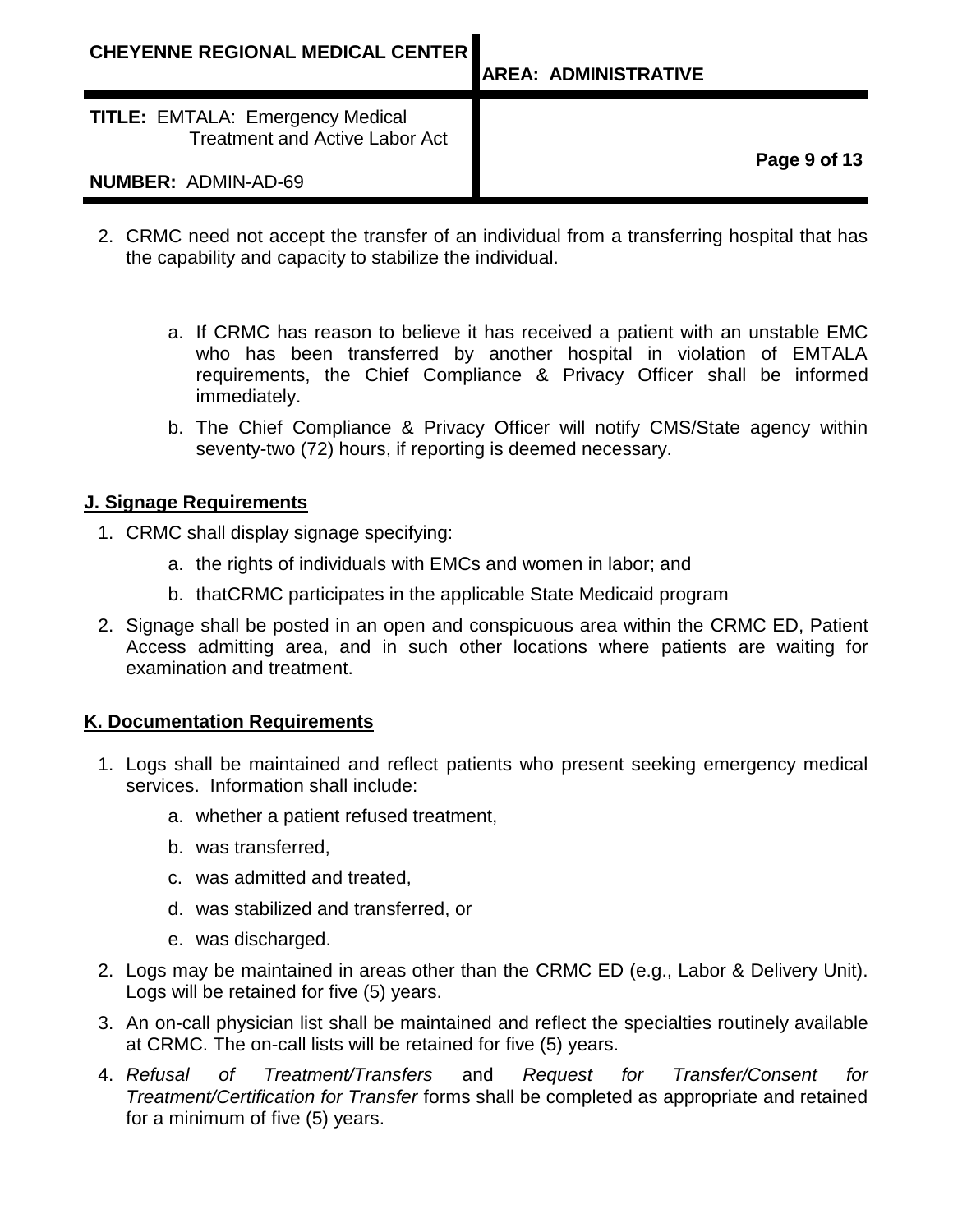**Page 10 of 13**

- 5. Medical and other records related to patients transferred to or from CRMC shall be retained for a minimum of five (5) years.
- 6. The documentation applicable to the following events shall contain, at a minimum, the following information:
	- a. Triage process:
		- i. presenting complaint, including extent, frequency, and duration;
		- ii. re-question when concerned about a change in the Patient's condition;
		- iii. re-question when there is a prolonged wait for an MSE.
	- b. Medical Screening Examination (MSE):
		- i. physician/QMP assessment and orders;
		- ii. intervention/treatments;
		- iii. patient/fetus response to treatment.
	- c. Refusal of examination:
		- i. patient name, encounter date, and time;
		- ii. patient signature or signature of representative;
		- iii. time of attempt(s) made to locate patient (if applicable).
	- d. Refusal of treatment or transfer:
		- i. risk and/or benefits;
		- ii. patient signature or signature of representative;
		- iii. reason for refusal (if obtained).
	- e. If applicable, name of the on-call physician who refused or failed to respond when requested:
		- i. physician name(s);
		- ii. time of contact(s) or attempt(s) to contact;
		- iii. reason physician(s) could not respond or documentation of failure to respond;
		- iv. time of any other physician(s') contact(s) or attempt(s) to contact.
	- f. Transfer of an unstable patient to another facility:
		- i. certification:
			- risk and benefits upon which the certification is based for transfer.
		- ii. Patient request/consent to transfer;
		- iii. Transfer acceptance by a receiving facility: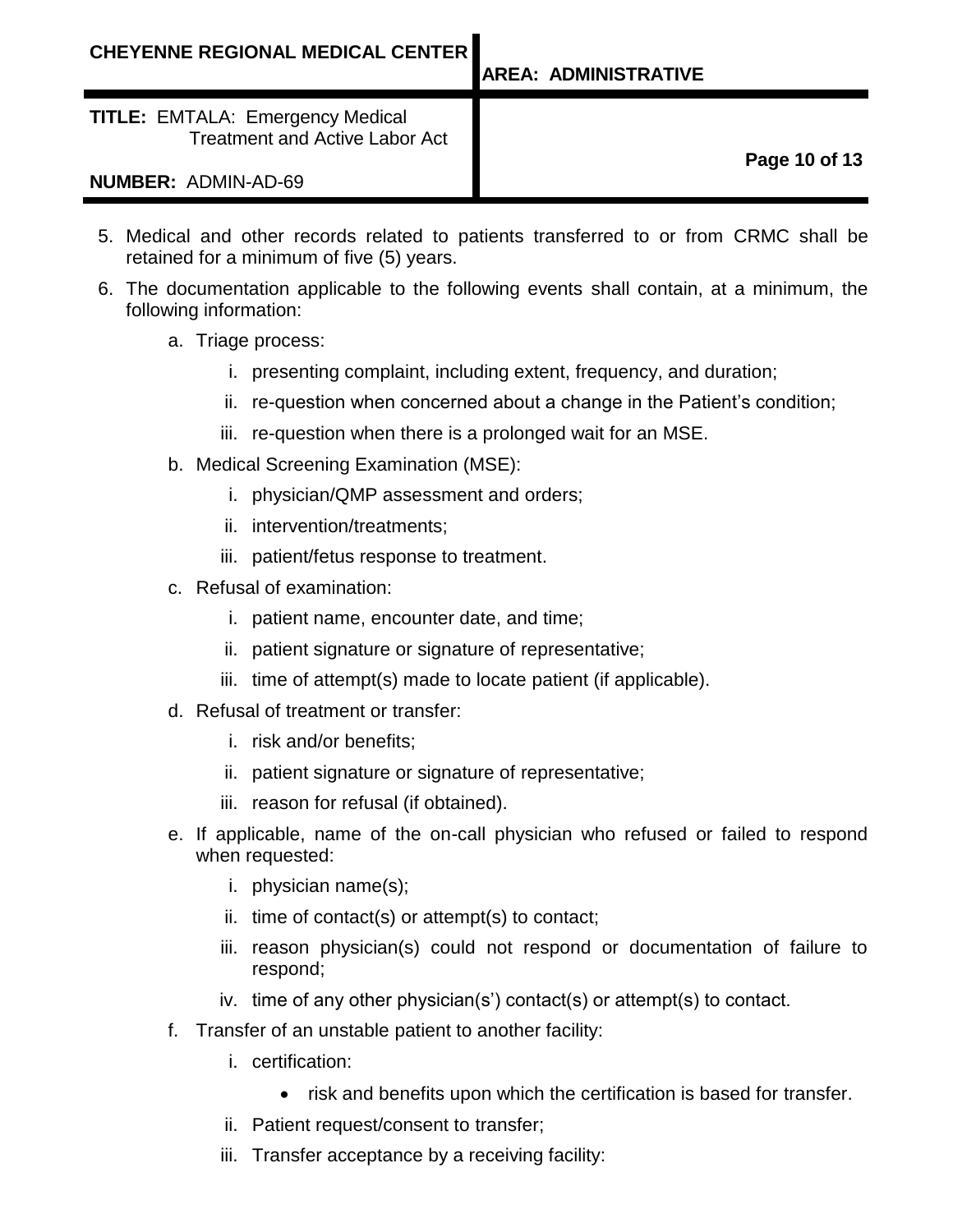**TITLE:** EMTALA: Emergency Medical Treatment and Active Labor Act

**Page 11 of 13**

**NUMBER:** ADMIN-AD-69

- accepting physician or authorized person;
- person contacted in receiving facility's admissions department;
- documentation of time contacted.
- iv. notification to receiving facility:
	- patient report given to staff;
	- documentation of time of report;
	- transfer of copies of relevant portions of the medical record to the receiving facility;
	- if applicable, name of the on-call physician who refused or failed to respond when requested.
- v. mechanism of transfer, and any special equipment or personnel utilized to facilitate a safe transfer.

#### **L. Off-Campus Locations & Departments**

1. Off-campus locations and departments shall refer to CRMC Policy CLIN-PC-58, Code Blue, and CLIN-PC-68 Emergency Procedures, Not-West Campus In-Patient Locations for guidance concerning appraisal of and response to emergencies.

#### **M. Practitioner and Employee Protection**

- 1. No action shall be taken against a physician or QMP who refuses to authorize the transfer of a patient with an EMC who has not been stabilized.
- 2. No action shall be taken against any employee because such employee reports an EMTALA violation.

#### **References:**

Emergency Medical Treatment and Active Labor Act (EMTALA), 42 U.S.C. 1395dd; 42 C.F.R. Parts 413, 482, and 489

#### **This Policy replaces the following deleted policies:**

## **Policy Cross Reference:**

**Key Words:** transfer, treatment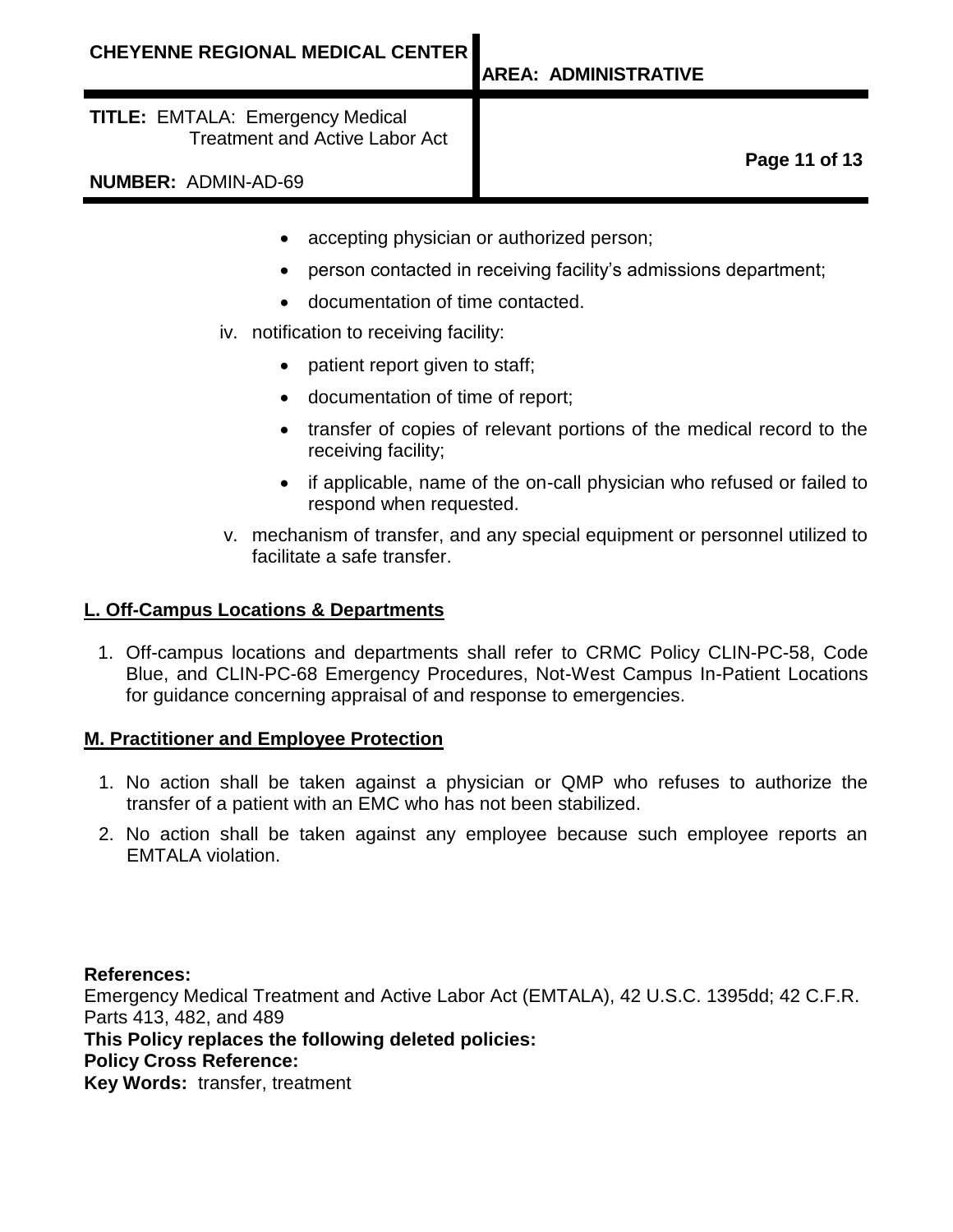**AREA: ADMINISTRATIVE**

**TITLE:** EMTALA: Emergency Medical Treatment and Active Labor Act

**NUMBER:** ADMIN-AD-69

**Page 12 of 13**

### **Attachment A**

EMTALA Policy

Completion of Request for Transfer/Consent for Treatment/Certification for Transfer Form

### **Sections I-VI must be completed by the transferring physician**

- **Section I- Medical Condition**: Check appropriate box as dictated by the patients' condition. **Section II-Reason for Transfer**: Check appropriate box as indicated by reason transfer is being initiated. Only fill in the physicians name and contact information as well as the verification if a physician at CRMC refused or failed to come and see a patient.
- **Section III-Risk and Benefit of Transfer**: Must have at least one benefit and one risk listed, if there is not an appropriate benefit or risk listed fill in information behind other.
- **Section IV-Mode/Support/Treatment during Transfer as Determined by Physician**: Must have the appropriate mode of transportation checked and only need to check any other treatments or support systems as specifically required.
- **Section V-Receiving Facility and Individual:** Write in the name of the receiving facility and the name of the receiving physician and then date and time. This also serves as the order to transfer. The physician then signs the form on the transferring physician line.
- **Section VI-Assessment prior to Transfer**: This section is completed just prior to the patient being transferred from the facility. Fill in the patients last set of vital signs and check the appropriate box corresponding to the condition of the patient. Sign, time and date this assessment on the Physician signature line provided.

### **Section VII must be completed by the nurse**

**Section VII-Accompanying Documentation**: Check how the documentation was sent and check all of the boxes pertaining to what was sent with the patient. Write the name of the individual accepting on behalf of the receiving facility and document the date and time. Write the name and title of the person report was called to at the receiving facility. At the time of transfer the nurse will complete the time and date the transfer is occurring and signs on the nurse signature line.

# **Section VIII must be completed by the person who explains the reason for transfer to the patient or their representative**

**Section VIII-Patient Consent to "Medically Indicated" or "Patient Requested" Transfer**: Check whether the patient consented to transfer or if they requested the transfer. If the patient requests a transfer fill out the reason line. Check whether the patient authorized or does not authorize CRMC to receive follow-up information on the patient from the receiving facility. Check the box that indicates whose signature is on the form and have them sign. If a responsible person signs for the patient have them list their relationship. The person who completes this section should sign as a witness. If the patient is unable to sign or gives verbal consent two witnesses must sign.

Retain the original to send to HIM with the patients' record and send the yellow copy with the patient to the receiving hospital.